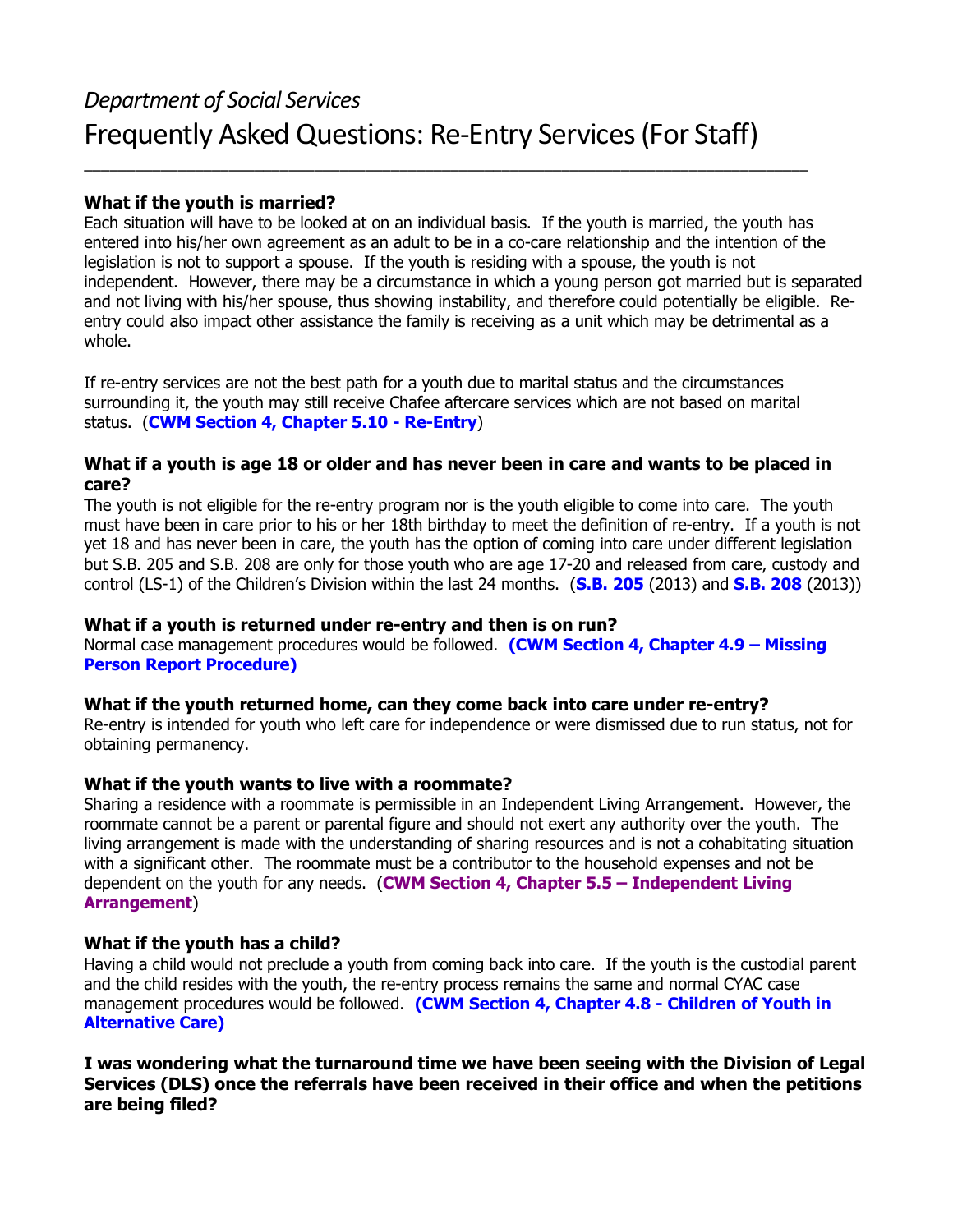If a youth is in need of re-entry, there should be a short turnaround with the filing of the petition. Staff should follow-up with DLS once the paperwork is submitted and inquire as to the assigned attorney and the expected timeframe. Staff should continue to follow-up until a court decision is made. If you feel a response is not timely after speaking with the assigned attorney, follow appropriate chain of command within DLS.

# **Do we conduct a background check on a youth before he/she returns to care if the youth has resided in another state since being released from care the first time?**

Re-entry is meant to be a support for a youth and routinely requiring a background check may indicate otherwise, particularly if there is no knowledge or indication of a criminal history and there were no issues of this nature while the youth was in care. A discussion can be held with the youth prior to coming into care as to the reasons for termination per **[CD14-52](https://dssmanuals.mo.gov/wp-content/themes/mogovwp_dssmanuals/public/cd/memos/2014/cd14-052.pdf)** and Division of Legal Services can also be consulted with.

If the youth is residing in a foster home, as part of the foster parent relicensure, normal policy and procedures would be followed on the quarterly visit regarding background checks of individuals residing in the home over the age of 18. Nothing would be done in regards to a background check until the youth became a family member and was residing in the home, and then only if there was a reason for this in terms of licensing – such as other children in the home. **[\(CWM Section 6, Chapter 3.5](https://dssmanuals.mo.gov/child-welfare-manual/section-6-chapter-3-resource-family-assessment-and-licensing-process-subsection-5-conducting-resource-home-renewal/) - Conducting [Resource Home Renewal\)](https://dssmanuals.mo.gov/child-welfare-manual/section-6-chapter-3-resource-family-assessment-and-licensing-process-subsection-5-conducting-resource-home-renewal/)**

# **If we (CD) do not recommend the youth return to care, can the youth go to another party to make the request?**

Yes. A youth may file a petition on behalf of his or her self or the Juvenile Officer may file a petition on behalf of the youth. If Children's Division is not recommending the youth return to care and a petition will not be filed by Children's Division on the youth's behalf, Children's Division staff should guide the youth to who they will need to talk to at the Juvenile Office or courthouse. **[\(Memo CD13-078\)](https://dssmanuals.mo.gov/wp-content/themes/mogovwp_dssmanuals/public/cd/memos/2013/cd13-078.pdf)**

#### **If we don't recommend the youth return to care, how is the court involved? Should the decisions be presented to the court for deciding? (CD's opinion vs. the youth's request?)**

If after talking to the youth, CD does not recommend the youth come back into care, then the youth can be notified prior to going to court for a petition to be filed what CD's recommendation will be and the reasons why. A youth still has the option of pursuing further on his or her own behalf and may need assistance navigating the system but CD does not have to recommend the youth return to custody. If the youth or Juvenile Officer petitions the court, and CD does not recommend re-entry, a referral should be sent to DLS. The only determination under the law is whether re-entry is in the best interests. It is recommended that CD have a meeting with the youth and the Juvenile Officer (and other relevant parties if appropriate) – prior to deciding whether to file a petition or assisting the Juvenile Office in determining whether they want to file a petition. This would be similar to having an FST with an intact family to determine custody - you would include the Juvenile Officer, a representative of the Court, in the beginning of the process if possible.

## **What is the role of FCCM agencies?**

FCCM's will only become involved if the youth was case managed by an FCCM agency at the time of release. If this is the situation, the case will go back to them once the youth returns to care and will be a new case in the rotation. FCCM's will not be making recommendations to the court on the youth, only CD should do this. In a situation in which a Foster Care Case Management Agency was involved and included in the pre-meeting with the youth, Children's Division shall have the final recommendation. (**[Memo CD13-](https://dssmanuals.mo.gov/wp-content/themes/mogovwp_dssmanuals/public/cd/memos/2013/cd13-078.pdf) [78](https://dssmanuals.mo.gov/wp-content/themes/mogovwp_dssmanuals/public/cd/memos/2013/cd13-078.pdf)**)

## **Does the youth have to petition the court of original jurisdiction while the youth was in care for re-entry?**

No, a petition for re-entry into foster care can be filed: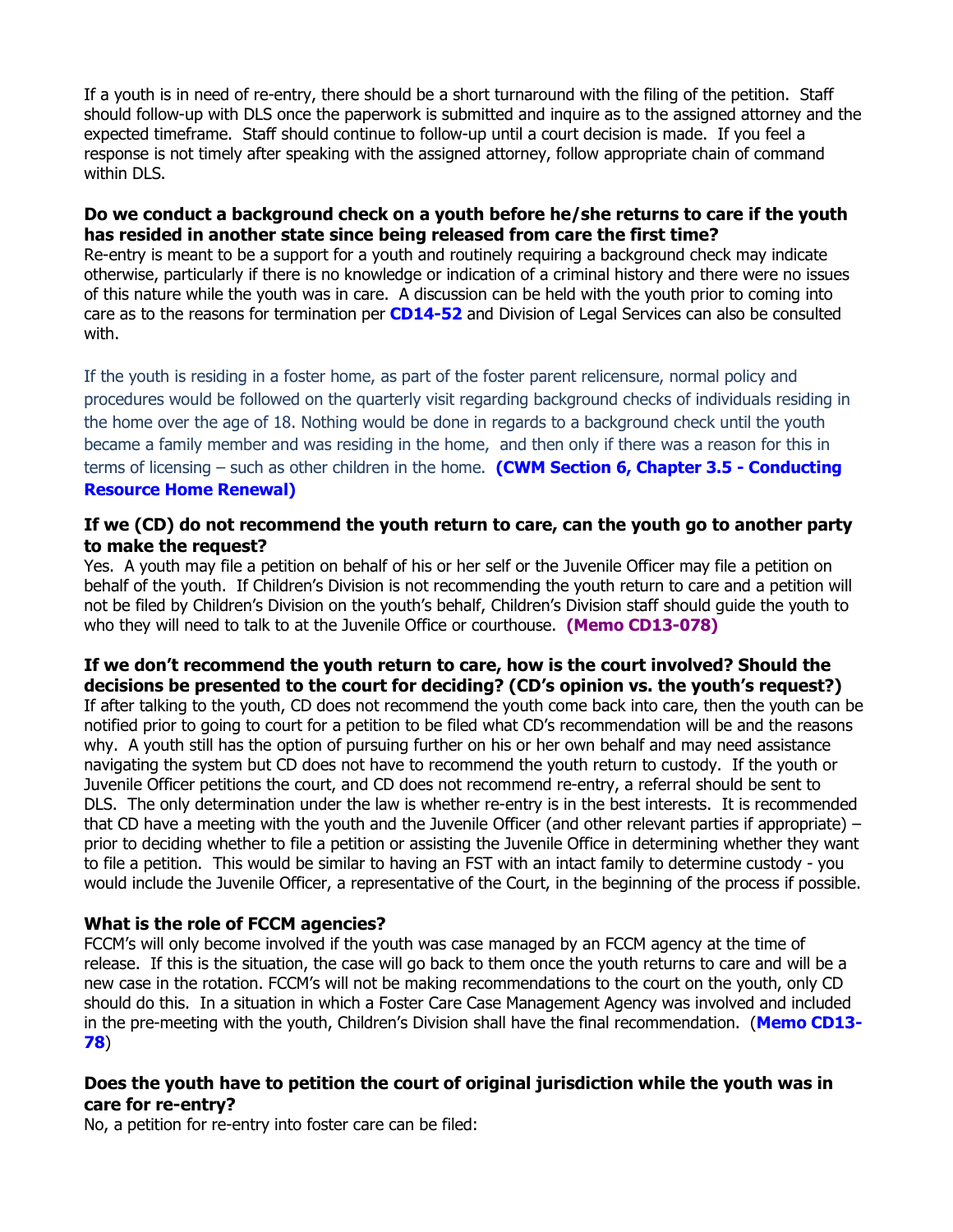- In the court that previously exercised jurisdiction
- In the county where the youth resides
- An adjacent county

## **Does the youth have to return to the previous worker if residing in the same Circuit?**

Ideally, the youth would return to the previous case manager unless there are reasons in which this would not be beneficial. In determining this, consideration should be given to what is in the youth's best interests.

#### **Can the original file be requested if the youth is residing in a new Circuit?**  Yes.

#### **What should I do if the youth is homeless?**

If a youth is in need of immediate services, a referral for aftercare services should be made, as it may take some time for a petition to be heard in Court (**[CWM Section 4, Chapter 11](https://dssmanuals.mo.gov/child-welfare-manual/section-4-chapter-5-older-youth-program-subsection-11-aftercare-program/) - Aftercare Program**). A referral may also be made to HUD's Foster Youth to Independence Voucher Program through the Coordinated Entry System. (**[CWM Section 4, Chapter 5.9.1](https://dssmanuals.mo.gov/child-welfare-manual/section-4-chapter-5-older-youth-program-subsection-9-exit-plan/) - Housing Services – Coordinated Entry [System](https://dssmanuals.mo.gov/child-welfare-manual/section-4-chapter-5-older-youth-program-subsection-9-exit-plan/)**)

#### **What do I do if the youth does not cooperate in the Chafee referral paperwork?**

If the youth is returned to Legal Status 1, the aftercare referral should be closed and a referral for Chafee services made. There is a difference between Aftercare and Chafee services. Aftercare services are crisis oriented and are time limited whereas Chafee services are more encompassing and support the youth as long as the youth remains in care.

If there will be a gap in a service the youth needs, such as assistance with food, electricity, etc. this can be addressed in aftercare and transition into Chafee. The youth specific needs should be developed into the transition plan goals (Individualized Action Plan). Part of the youth's return to care is based on the youth's cooperation in the tasks outlined in the Individualized Action Plan Goals. (**[CWM Section 4, Chapter 5.1 -](https://dssmanuals.mo.gov/child-welfare-manual/section-4-chapter-5-older-youth-program-subsection-1-mandates-and-rationale/) [Mandates and Rationale](https://dssmanuals.mo.gov/child-welfare-manual/section-4-chapter-5-older-youth-program-subsection-1-mandates-and-rationale/)**)

## **What do I do for opening a case for re-entry in FACES?**

When a youth returns to the custody of the Children's Division, normal case-opening procedures will be followed. A new case is to be opened in FACES, using the most recent case number. A pop up will appear on the case member screen indicating the youth has a role of child but is over age 18 however the case may be open as this is information only. All case management services the youth would have received had she or he remained in care such as placement, Chafee services, adult support, and clothing allowances may resume. Clothing allowance issuance is based on the return to care date.

Services should be provided by the previous case manager when possible and agreeable to the youth. If the youth was previously case managed by Children's Division, these case management services are the responsibility of the Children's Division office where the youth now resides. (**[CWM Section 4, Chapter](https://dssmanuals.mo.gov/child-welfare-manual/section-4-chapter-5-older-youth-program-subsection-10-re-entry/)  5.10 - [Re-Entry](https://dssmanuals.mo.gov/child-welfare-manual/section-4-chapter-5-older-youth-program-subsection-10-re-entry/)**)

#### **IV-E questions are odd - does the paperwork have to be completed?**

The Title IV-E paperwork must be completed. Although the funding for youth over age 18 will come from state funds, policy and procedures for determining eligibility for funding still need to be followed. (**[CWM](https://dssmanuals.mo.gov/child-welfare-manual/section-4-chapter-12-financial-considerations-subsection-4-alternative-care-iv-e/)  [Section 4, Chapter 12.4](https://dssmanuals.mo.gov/child-welfare-manual/section-4-chapter-12-financial-considerations-subsection-4-alternative-care-iv-e/) - Alternative Care IV-E**)

## **Does ASFA on the CS-1 apply for permanence?**